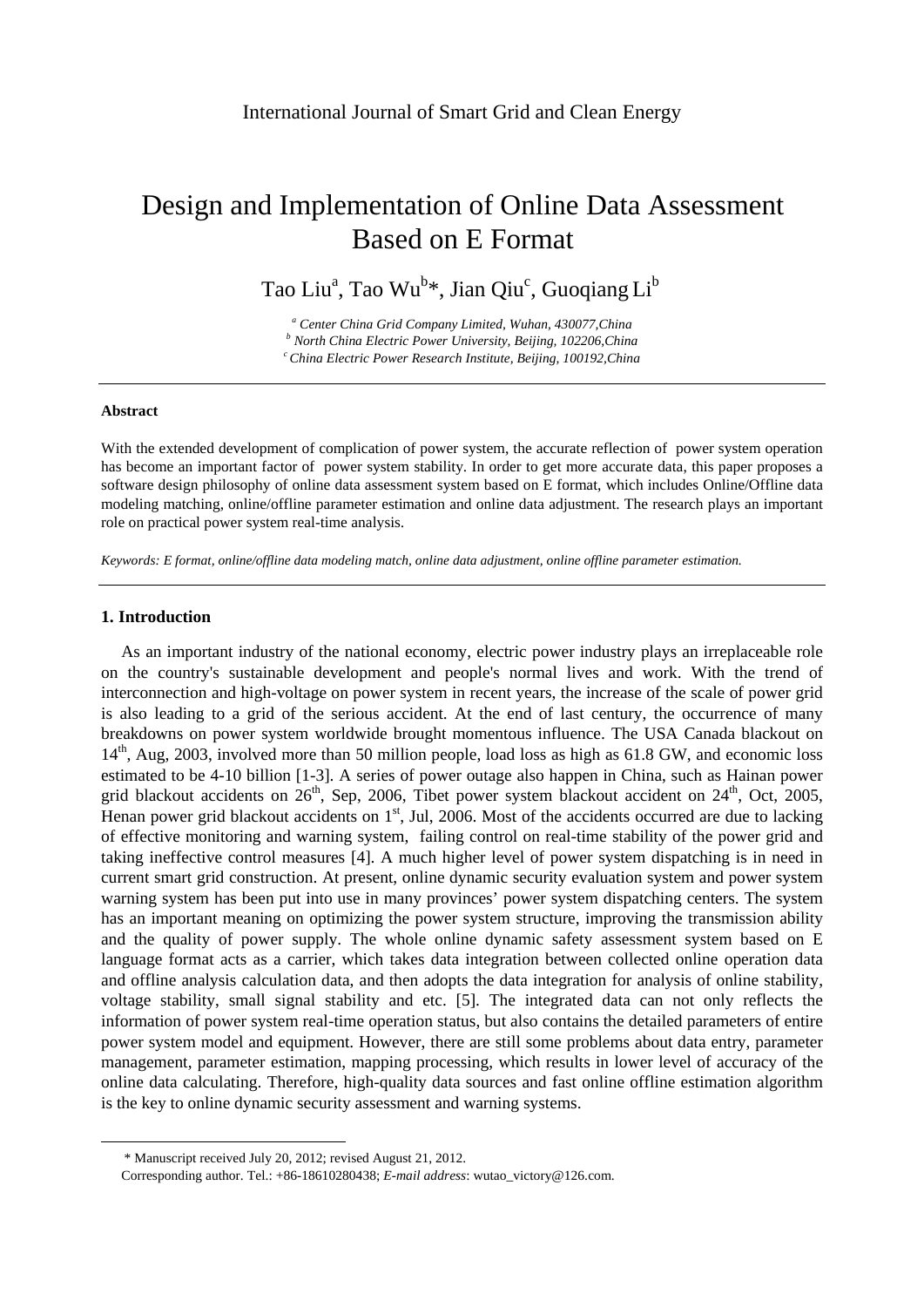In order to provide a visual image evaluation on integrated online data and a more convenient data maintenance system for dispatch personnel to catch power system security and stability method, this paper proposes an online data assessment system concept based on E format, which combines online offline data matching, online offline parameter estimation and online data adjustment method to realize a practical real-time analysis on power system [7]-[10].

# **2. Online/Offline Data Modeling Match**

Online data which contains power system structure, equipment parameters and operating information, can describe the power system network operation status information at a point accurately. But it is impossible to analyze the transient state of the whole network because of lacking of transient parameters. Offline data contains a relatively complete model of a typical grid structure, grid equipment and parameter data to provide a detailed, in-depth analysis of the physical characteristics of the power system, but cannot reflect real-time information of the power system operation currently[6]. Therefore, the online calculation data and offline data is described as the same power system but for different purposes, and the modeling carrier and the modeling process is relatively independent, which forms two sets of data to describe the power system from a different perspective. In fact, it is a different view of the real grid system [7]-[10].

## *2.1. Online/offline data matching objective*

According to the characteristics of online data and offline data [11], [12], it needs to match the online and offline model data. Data after integration and match has the following objectives:

- Integrated data should maintain the data's completeness, including complete details of the grid model and parameters;
- The power flow of integrated data should be correspondence with online data;
- The integrated data should be automatically adapted to the addition, deletion and modification of offline data;
- The integrated data should be automatically adapted to the topology changes of online power system;
- The integrated data should provide improved methods of data viewing, comparison, calibration and correction;

## *2.2. Online/offline data matching objective*

Online data model reflects the online real-time model. Sometimes, the online data model does not match with the actual situation for the delay of maintenance and update. However, offline data model can reflect the future situation of power system and contain the present model of power system. Using online/offline data model matching, online data model can keep real-time detection so that it could analyse the situations of unmatched models to realize real-time stability[13-15].

- Dynamic equipment mapping regards substations as basic mapping units. In the calculation data of power grid, the substations are located in the middle layer of the structure of power grid. For numbers of substations is relatively limited, it is easy to maintain substation mapping between different data. Meanwhile, the building of grid equipment mapping is simplified greatly after the substation mapping is formed.
- Dynamic mapping is realized by employing technology based on standard naming of substations and equipment.
- The complex mapping relationship between equivalent equipment and equivalent grid is realized based on equivalent attributes of the connecting equipment (lines or transformers) and other equipment. The modeling of offline data and online data do not match: in some cases online data only contains equivalent-measured information of substations' outgoing line; in other cases when some substations run ahead of schedule in the actual network, online calculation data has detailed substation model while offline data is relatively simple. Under this circumstance, it is necessary to build complex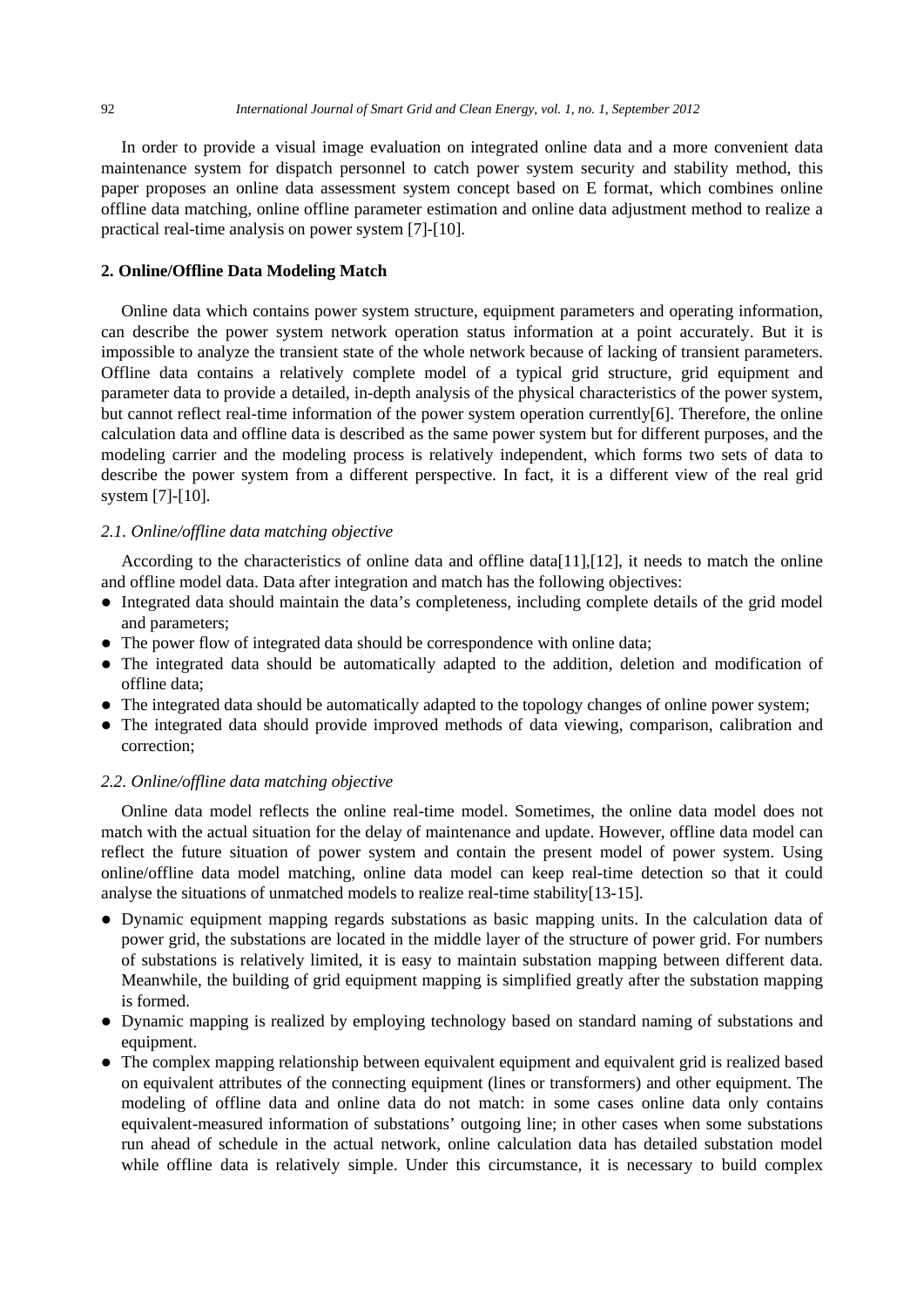mapping relationship so as to ensure an accurate and complete reflection of online measurement of equivalent equipment and equivalent network in power flow calculation.

• Check structural deviation of the grid topology and load equivalent deviation caused by the modeling scope and level of information detail, by looking at the substation, generator, AC line, DC line, load, two-winding transformer, three winding transformer, each online/offline automatically mapping situation of circuit reactance shunt capacitance. Then it provides the connected components of online station nearby for non-match station, which could use connecting elements conveniently to find the corresponding station in the offline station.

## **3. Online/Offline Parameter Estimation**

#### *3.1. Online/offline parameter estimation design*

As we all know, parameter estimate result is an important factor to reflect the power flow predictability. At present, we use the measured data of SCADA to estimate parameters. Paper [16] proposed an extended method of parameter estimation, which is called suspicious branch flow compensation analysis method. However, according to this method, all the parameters must be estimated to get accuracy results on a practical scenario. If some parameters can be estimated, it may lead to unfilled rank and finally causes the failure of iterative calculation. Paper [16] proposes to add bad data identification links to parameter estimation and clear up some residual data which is greater than the target parameter estimates. It can decrease the augmented Jacobian matrix information and make the iterative calculation more convenient. The actual project, adding bad data identification, may lead to multiple local extremum issue. In the theoretical analysis, because the residuals of the relevant line is still great, removing bad data line often causes related parameters with great deviation in line measurement to be deleted and then leads to a prompt drop on objective optimization value. Although Newton's method has local optimality, but Newton's method is sensitive to initial value which is closely associated with measurement deviation. Above all, adding link to indentify bad data has made sense on system parameter estimation but with deficiencies.

This paper proposes a method which cross matches the online/offline data integration, power flow data from SCADA and state estimation data to analyze data problem and provide solutions and ideas. The whole method is shown in Fig. 1.



Fig. 1. Online data assessment system design diagram

- The whole system can be divided into data cross contrast module and online/offline data mapping module. In data cross contrast module, power flow data from SCADA is compared with that from state estimation. Firstly, it can verify the correctness of state estimation power flow. Secondly, it can find the cause of wrong data to improve the overall data quality.
- From the current operation of the system, the reason causing large deviation on parameters lies in the parameter problem and data pollution problem. In state estimation, the necrosis data will be cleared automatically but this may cause the data with large deviation is removed too. That will cause data pollution problem. Through the comparison of power flow data, bus voltage, and load etc, it is found that the main reason of parameters problem may be unreasonable state estimation or the data itself or any other factitious problem.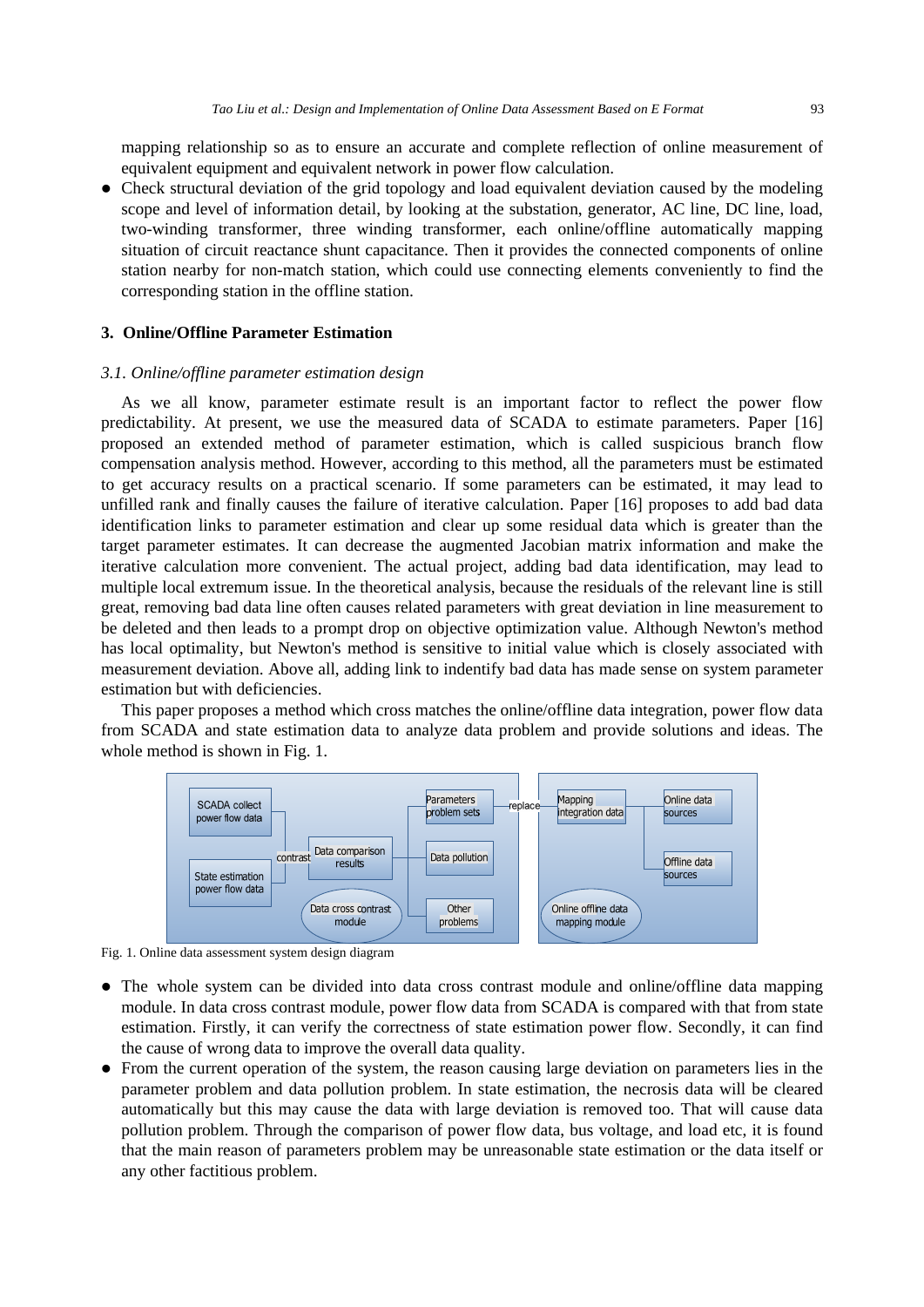• For parameters problem, we can contrast the online data with offline data by mapping data. In the situation that online/offline data updates timely, we could check and calibrate regional power, node voltage, generator and the mapping relationship. Then a set of integration data will be produced and will be used to replace some wrong data. Lastly calculate power flow and estimated state with this new data to get a set of good data results.

## *3.2. Online/offline parameter estimation methods*

Parameter comparison is based on the Tabu's searching parameters which collect state estimation by SCADA [17-18]. This algorithm based on restrictive local search, which assigns the specified scope to estimate the optimized parameters solutions method (weighted residual square solution) as a parameter estimation results. The following is a basic description of the method.

- Make program code for estimate parameters which includes data before and after decimal point.
- Invert the experimental value gradually, whose quantity can be set in manual control level.
- Limit the search direction, which makes initial screening on experimental value. Select the experimental value selection principle and to establish a taboo list. Delete some experimental value which is beyond the boundary until a good experimental value is found.
- Set the target that is the desired level. Repeat steps 1-3 until estimation on the parameter results which comply with the convergence condition is done. It is sure that the optimized objective should be under the overall convergence of the desired level. The whole process is shown in Fig. 2.



Fig. 2. Online/offline parameter estimation method.

## **4. Online Data Adjustment**

## *4.1. Step of online data adjustment*

To online data assessment, it must satisfy the dynamic stability calculation and convergence. So the adjustment on state estimation data is necessary. On one hand, the adjusted date can reflect the requirement of current system real-time operation; on the other hand it can satisfy the constraint of dynamic stability calculation.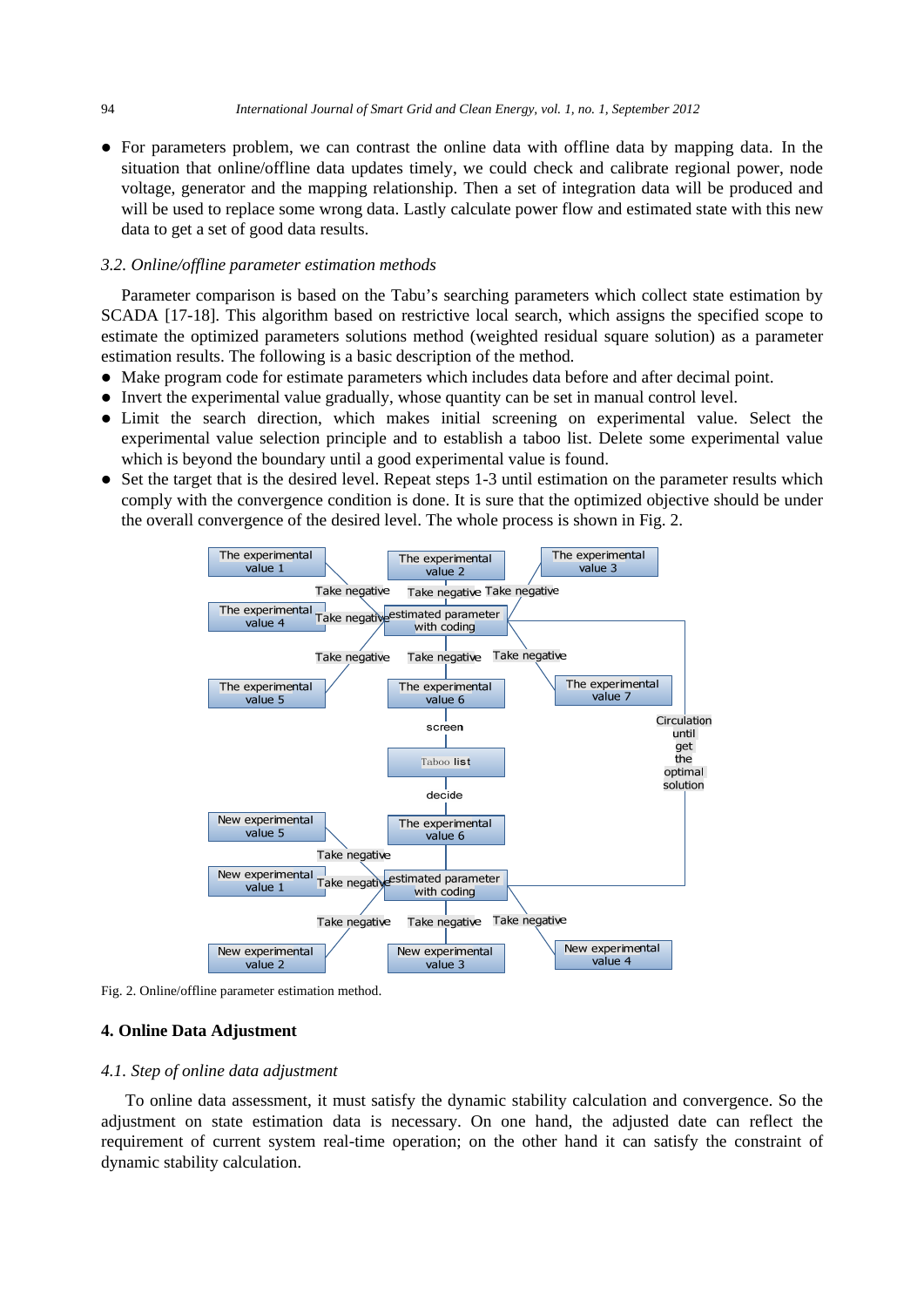## *4.2. Steps of online unbalance power flow adjustment*

By adjusting the online data nodes, it makes data satisfy the Kirchhoff's law and the branch power flow. If the power flow is not convergent, it is rational to distribute unbalance power flow to load in the adjacent station. Firstly, calculate the unbalanced power. Then share unbalanced load to adjacent load according to the load dispatching coefficient, by searching load of adjacent station and comparing the transformer capacity and corresponding load power flow margin.

## *4.3. Step of online generator adjustment*

If the bus voltage generator is higher than 1.05 or lower than 0.98, the ratio of transformer will change. All generators must be mapped with offline generators. Unmapped unit should be changed to constant impedance load except necessary outer equivalent generator. The upper limit and lower limit of active power and reactive power should use offline value.

## *4.4. Step of online generator adjustment*

If the active power or reactive power of one of loads is less than 0, all load power flow of this bus should be added. If it is still less than 0, the load type should be changed to Constant impedance.

#### **5. Example**

Regarding the DC bipolar latching fault, we reproduced the failure dynamic process based on online data, and compared online data with PMU measured results and examine the simulation quality of the online data. Online data is extracted from the dynamic warning system in north and central China network data. Take pre-failure time as the basis of power flow data.

After assessment of the evaluation system of online data, we have adjusted the dynamic model parameters. Fig. 3 shows the simulation results after data adjustment and PMU measured results. It is clear that the simulate results after data correction are much closer to the real situation, which testifies the necessity of online data assessment.



Fig. 3. DC bipolar latching fault simulation.

Table 1. DC bipolar latching fault simulation results

| Prony analysis UHV power | <b>Fluctuation</b><br>(10000kW) | Amplitude<br>(10000kW) | frequency<br>(Hz) | Deboost $(\%)$ |
|--------------------------|---------------------------------|------------------------|-------------------|----------------|
| Original online data     | 44.6                            | 62                     | 0.074             | 10.5           |
| Improved online data     | 68.5                            | 51                     | 0.193             | 12.46          |
| PMU measured             | 94.8                            | 63.5                   | 0.155             |                |